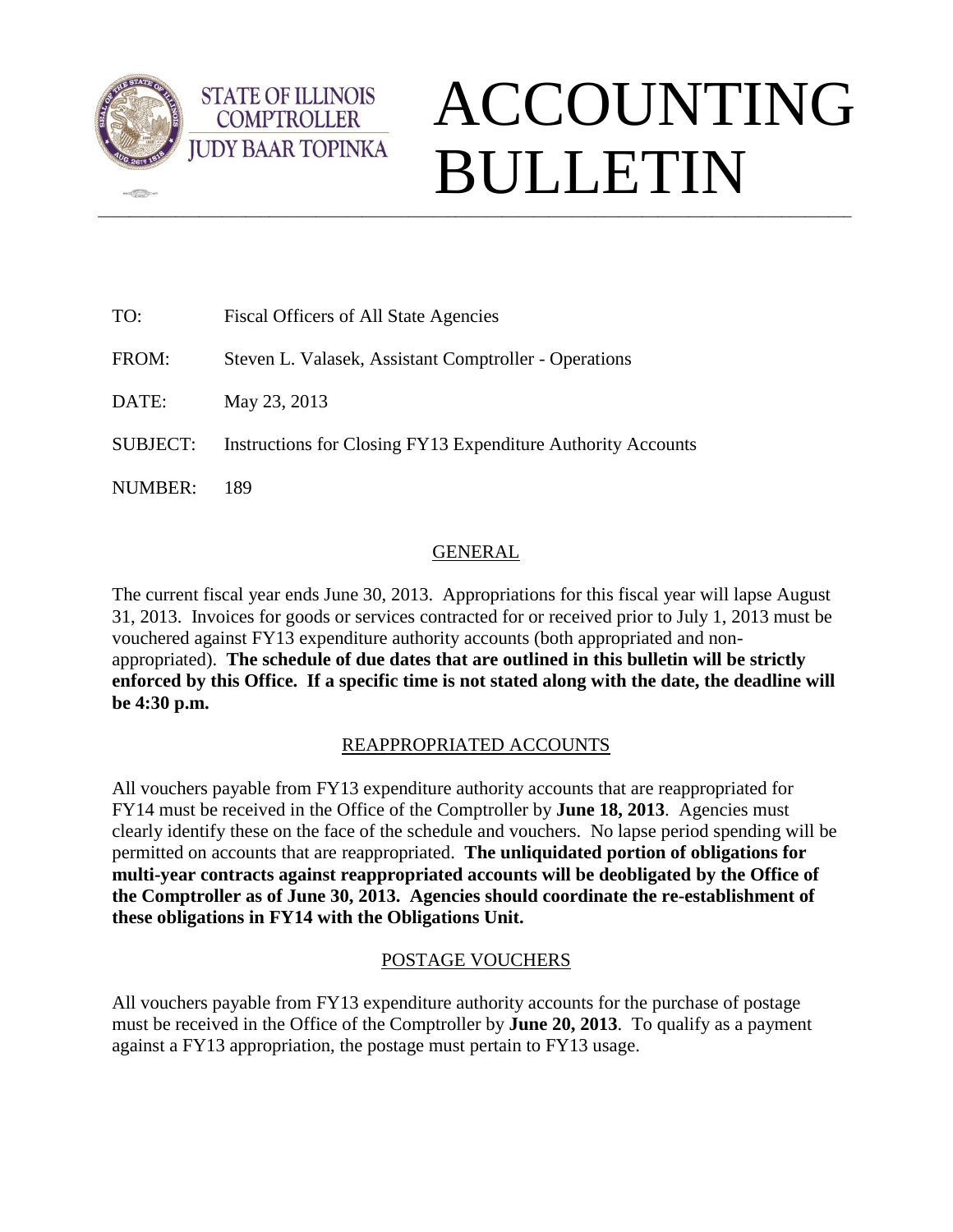## UTILITY BILLS

Agencies should continue the past practice of allocating utility bills that cover portions of June and July. Agencies have the option of either prorating utility bills to the proper month based upon the number of days service was provided, or charging the bill to the month and appropriate fiscal year which had the majority of serviced days. Once an option is chosen, it must be continued in all subsequent fiscal years.

## TELEPHONE BILLS

Telephone bills contain an advance charge for monthly service and charges for toll calls made during the previous billing period. Agencies have the option of charging the entire bill according to the fiscal year the vendor's invoice date falls within, or allocating the advance charges according to billing date and the toll call charges according to actual toll call date. Once an option is chosen, it must be continued in all subsequent fiscal years.

## TRAVEL

Where travel at fiscal year end crosses into the new fiscal year, agencies have the option of charging all travel expenses incident to a specific trip to the fiscal year in which the travel began, or allocating the expenses according to the days traveled in each fiscal year utilizing separate vouchers. If the first option is chosen, the entire trip should be submitted on a separate voucher. Once an option is chosen, it must be continued in all subsequent fiscal years.

## LAPSE PERIOD – VOUCHERS

From July 1, 2013 through August 31, 2013, all paper vouchers must be stamped or otherwise marked as either "FY13" or "FY14" to clearly designate the fiscal year. The fiscal year indicator should be placed on the upper right-hand corner of each voucher. For paperless vouchers, "FY13" or "FY14" should be placed on the agency tape/file balance report. All paper vouchers covering goods or services to be paid from FY13 expenditure authority accounts during the lapse period should be stamped in a prominent place, "Contracted for Prior to July 1." For paperless vouchers, the statement "Contracted for Prior to July 1" should be stamped on the agency tape/file balance report. ALL TRANSACTIONS SUBMITTED ON A TAPE/FILE MUST BE FROM THE SAME FISCAL YEAR.

Lapse period expenditures are limited to those liquidating liabilities for goods and services contracted for prior to July 1, 2013.

All vouchers must contain beginning and ending dates of service. Vouchers citing a contract must contain beginning and ending dates of service that are within the terms of the contract.

All vouchers must contain a Proper Billing Date, if applicable.

All vouchers payable from FY13 expenditure authority accounts must be received in the Office of the Comptroller by **August 22, 2013**.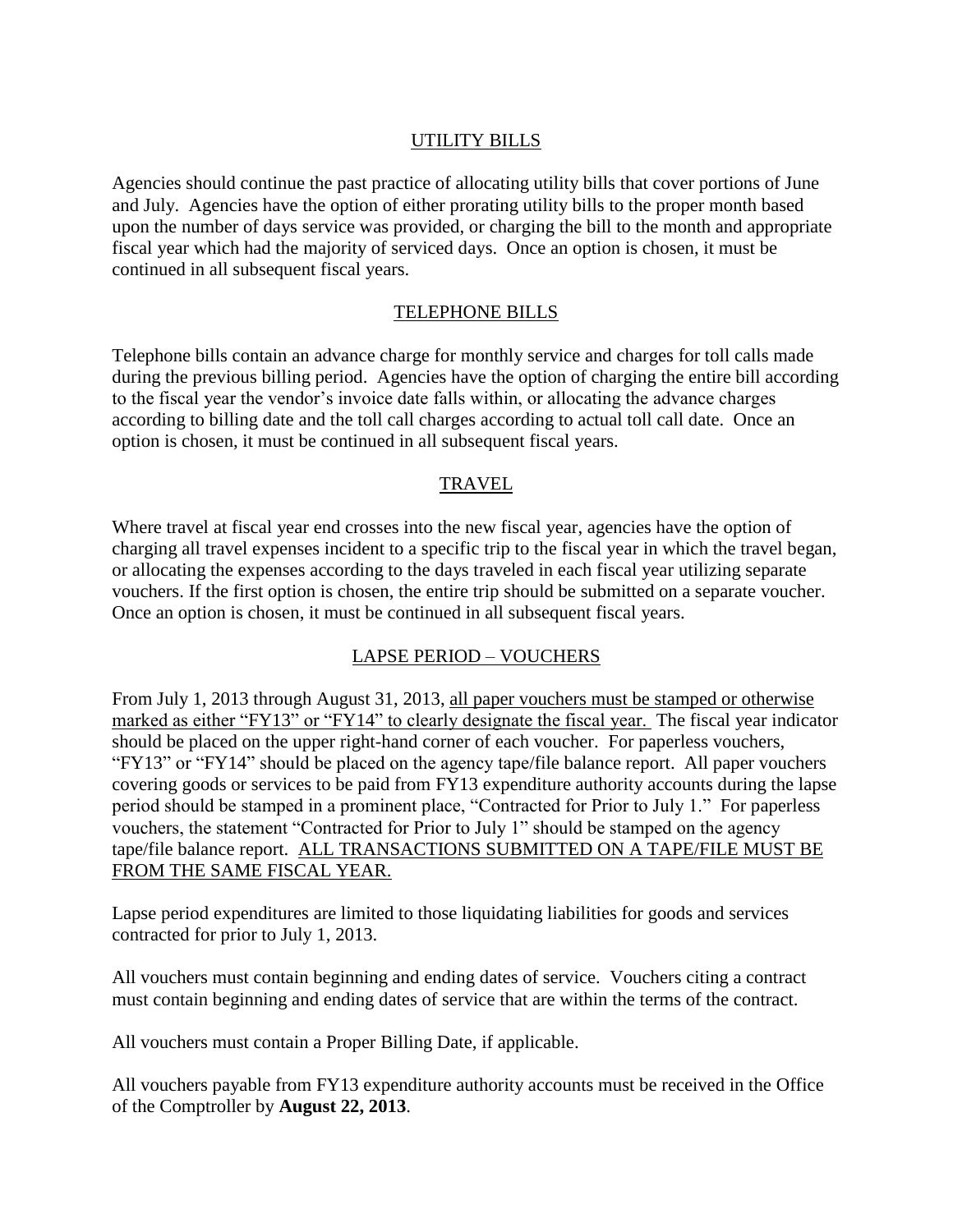## PROFESSIONAL OR ARTISTIC VOUCHERS

Any service which involves professional or artistic skills or any personal services by an employee whose compensation is subject to income tax withholding (including contractual employees) must be performed by June 30, 2013 to be charged against the FY13 appropriation.

Any voucher for professional or artistic skills, or personal services submitted with a service date beyond June 30, 2013 will be ineligible for payment from FY13 and will be returned to the agency.

## LAPSE PERIOD – OBLIGATIONS

The reconciliation of your obligation records is extremely important through the closing of this fiscal year. Timely reconciliation of your records can ensure timely processing of your payments.

From July 1, 2013 through August 31, 2013, all contract related documents must be stamped or otherwise marked as either "FY13" or "FY14" to clearly designate the fiscal year. The fiscal year should be placed on the upper right-hand corner of the document.

Obligations established against FY13 expenditure authority accounts after June 30, 2013 must represent liabilities outstanding at June 30, 2013 (i.e., financial obligations for goods or services contracted for or received prior to July 1, 2013). In addition, all FY13 CODs filed after June 30, 2013 should be stamped "Contracted for Prior to July 1".

Outstanding obligations at June 30, 2013 may be canceled or decreased during the lapse period. Outstanding obligations representing actual contractual liabilities may be decreased or canceled only if such notice is accompanied by a contract amendment reflecting the corresponding decrease or cancellation. Contractual liabilities may also be increased during the lapse period as long as the increase is relevant to the original contract and is accompanied by a contract amendment executed prior to July 1, 2013 increasing the contract amount.

All obligation establishments, increases, decreases and cancellations that affect FY13 processing, must be received in the Office of the Comptroller by **August 16, 2013.**

## LAPSE PERIOD –TRANSFERS AND CORRECTION REQUESTS

All appropriation transfers that affect FY13 processing must be received in the Office of the Comptroller by **August 21, 2013**. All Expenditure Transfer and Object Correction Requests that affect FY13 processing must be received in the Office of the Comptroller by **August 14, 2013**.